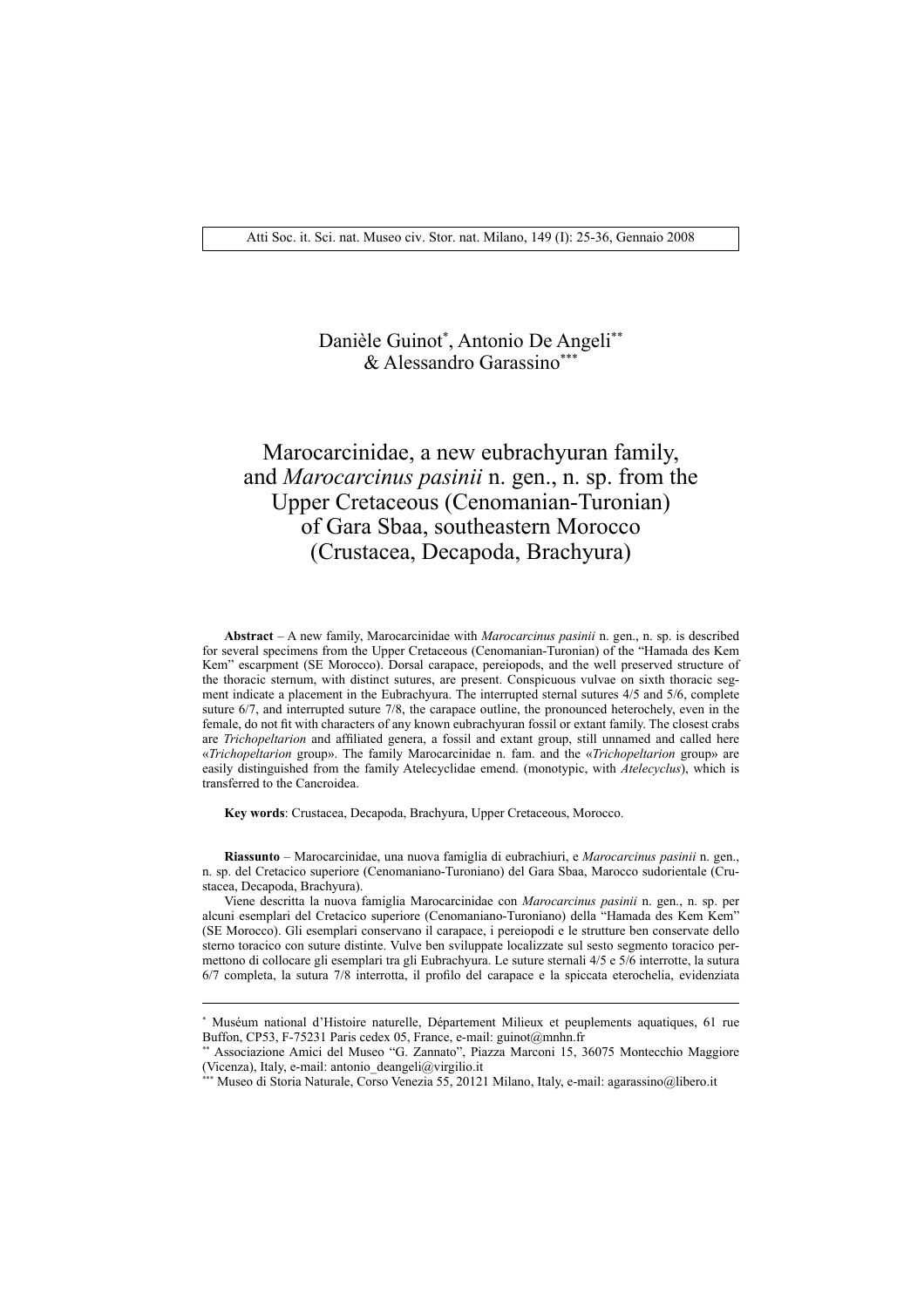perfino negli esemplari femminili non rientrano nei caratteri di nessuna famiglia eterotremata, fossile o vivente. I brachiuri che mostrano maggiori affinità sono *Trichopeltarion* e generi affini, un gruppo che comprende forme fossili e viventi, ancora innominato e qui chiamato con l'appellativo di «gruppo *Trichopeltarion*». La famiglia Marocarcinidae n. fam. e il «gruppo *Trichopeltarion*» sono facilmente distinguibili dalla famiglia Atelecyclidae emend. (monotipica, con *Atelecyclus*), trasferita nell'infraordine Cancroidea.

**Parole chiave**: Crustacea, Decapoda, Brachyura, Cretacico superiore, Marocco.

**Résumé** – Marocarcinidae, une nouvelle famille eubrachyourienne, et *Marocarcinus pasinii* n. gen., n. sp. du Crétacé supérieur (Cénomanien-Turonien) de Gara Sbaa, sud-est du Maroc (Crustacea, Decapoda, Brachyura).

Une nouvelle famille, Marocarcinidae, est décrite pour accueillir *Marocarcinus pasinii* n. gen., n. sp. pour plusieurs spécimens du Crétacé (Cénomanien-Turonien) de Gara Sbaa, dans le sud-est du Maroc. La face dorsale de la carapace, les péréiopodes et le sternum thoracique qui est la structure la mieux préservée, avec des sutures très distinctes, sont présents. La présence de vulves bien visibles sur le sixième segment thoracique permet une attribution aux Eubrachyura. Les sutures sternales 4/5 et 5/6 interrompues, la suture 6/7 complète, et la suture 7/8 interrompue, la forme de la carapace, l'hétérochélie prononcée, même chez la femelle, ne correspondent pas aux caractères d'une famille connue de crabes hétérotrèmes, fossiles ou actuels. Les crabes les plus proches sont, *Trichopeltarion* et les genres affi liés un groupe actuel et fossile, à ce jour non nommé et appelé ici *«*groupe *Trichopeltarion*» La famille des Marocarcinidae n. fam. et le «groupe *Trichopeltarion*» se distinguent aisément de la famille des Atelecyclidae emend. (monotypique, avec *Atelecyclus*) qui est ici transférée dans les Cancroidea.

**Mots clés**: Crustacea, Decapoda, Brachyura, Crétacé superior, Maroc.

#### **Introduction**

As already reported by Garassino *et al.* (2008), the studied specimens were discovered in deposits recently discovered at the top of Gara Sbaa escarpment located in SE Morocco, along the "Hamada des Kem Kem", close to the Algerian border. These fossiliferous levels are known in literature as Kem Kem beds (see Sereno *et al.*, 1996) from the Upper Cretaceous. The sediments, shaping a wide arc, emerge from NE to SE for an extension of 250 km and they are marked to N by Tafilalt area, to E by "Hamada du Guir", to S by "Hamada des Kem Kem", and to W by Precambrian formations and Paleozoic of Anti-Atlas. The studied area, located SW of Taouz, 26 km S-SW of Tafraout, along the Oued Sbaa, is formed by a poorly sedimentary series, located at the top of a small mesa, known as Gara Sbaa.

The new sedimentary levels, covering the upper unit of Kem Kem beds, lay directly on the Cenomanian-Turonian limestones. These levels, having a small extension (about  $500 \text{ m}^2$ ) and  $1.80 \text{ m}$  thick, show at the bottom sublithographic laminated limestones (60-70 cm thick), including the brachyurans, subject of this study.

#### **Material**

The studied sample includes nine specimens of brachyurans in dorsal and ventral view for which the family Marocarcinidae n. fam., with *Marocarcinus pasinii* n. gen., n. sp. is erected. The specimens are more or less flatted on the layer surface and their preparation was easy as a result of the softness of the surrounding rock. The studied specimens are housed in the Paleontological Collections of the Museo di Storia Naturale di Milano (MSNM).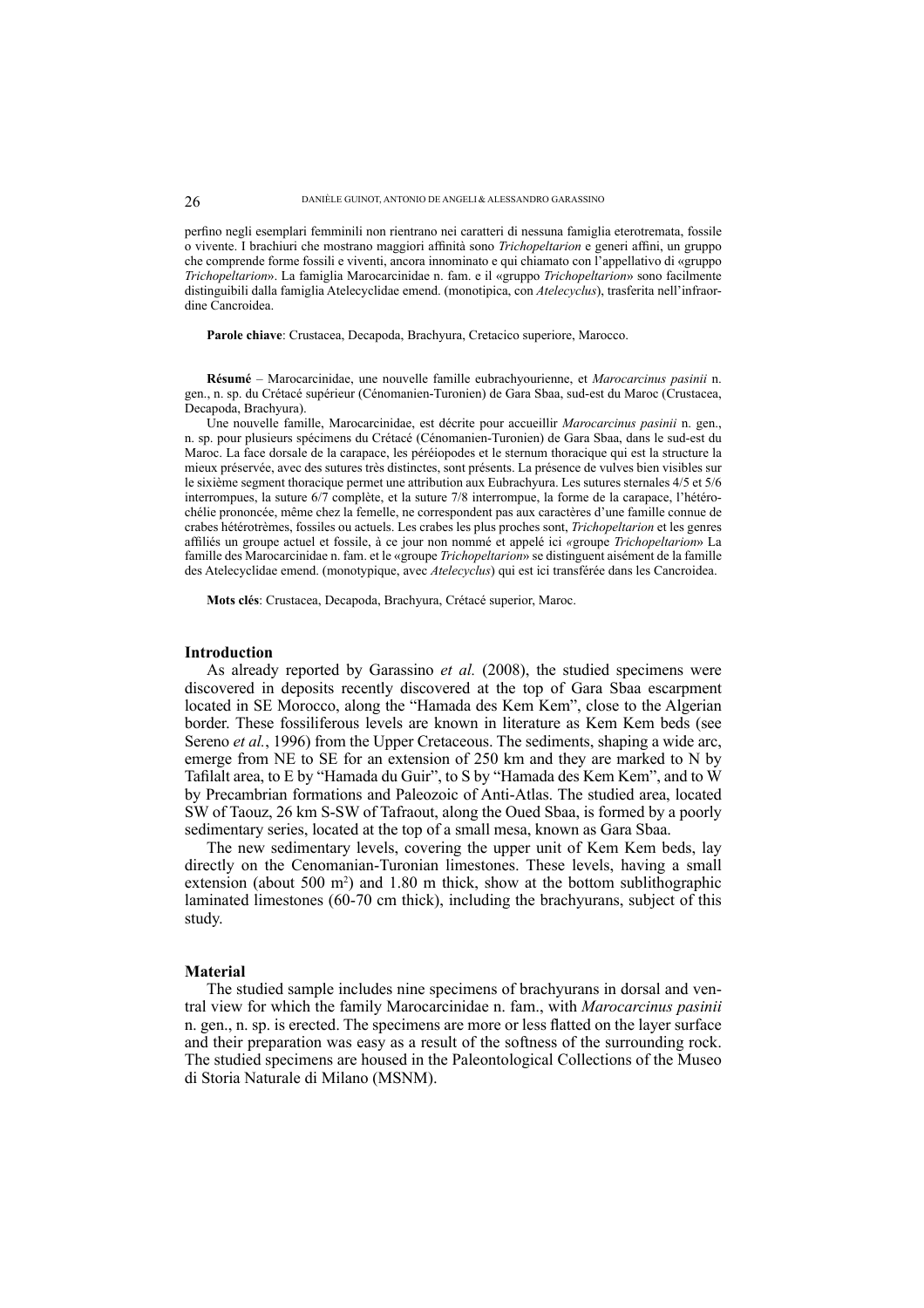#### **Abbreviations**

The following abbreviations are used in the text: mxp3, external maxillipeds; P1-P5, first to fifth pereiopods (P1 = chelipeds; P2 to P5 = ambulatory legs).

#### **Systematic Palaeontology**

Infraorder Brachyura Latreille, 1802 Section Eubrachyura de Saint Laurent, 1980 Subsection Heterotremata Guinot, 1977 Family Marocarcinidae n. fam.

## **Type genus by present designation**: *Marocarcinus* n. gen.

**Diagnosis**: carapace slightly wider than long, subovate in outline; front slightly depressed, with four lobes, two median close to each other and more protruded than lateral ones; orbits narrow; supraorbital margin short, continuous, and concave; anterolateral margins with four teeth including the marked extraorbital ones; posterolateral margins long, almost parallel, only converging posteriorly; posterior margin slightly concave; dorsal surface of carapace with regions hardly distinct; thoracic sternum ovoid in outline, narrow, sternites 1 to 8 in the same plane; sternites 1 to 3 forming narrow shield; sternites 1 and 2 fused, sternite 3 well delimited; sternite 4 with a strong constriction on lateral margins; sternites 5 to 8 with gently convex lateral margins (sternum ovoid in this place) then decreasing in width posteriorly, sternite 7 narrow, sternite 8 very small; sternites 6 to 8 with a similar inclination and shaped in a manner that completes the ovoid outline of the sternum; sternite 8 being the smallest in width; sutures 2/3 and 3/4 complete, 4/5 and 5/6 interrupted, 6/7 complete, 7/8 interrupted; median line extending on sternites 7 and 8; sternoabdominal cavity (female) shallow; male abdomen subtriangular, (probably) with all segments free; chelipeds remarkably robust with strong heterochely and probable heterodonty in both sexes, merus and carpus thick; major cheliped with broad palm and markedly gaping fingers, even in the female; minor cheliped probably without gap between prehensile margins of the long, pointed fingers; P2-P5 elongate, strong, with tapering dactylus; P5 well developed.

**Remarks**. Despite the relatively poor preservation of the dorsal carapace in our material, the exceptionally well preserved thoracic sternum, with sutures and distinct vulvae, which does not correspond to that of any known extinct or recent family, justifies the establishment of a new family. The chelae and pereiopods are additional characters, which allows the description of a new family. The affiliation of the family Marocarcinidae n. fam. to the Eubrachyura is ascertained by the presence of conspicuous vulvae on sternal segment 6. The study is based on nine specimens, with practically all essential parts that are preserved and permit a reconstruction (Fig. 1).

#### Genus *Marocarcinus* n. gen.

**Diagnosis**: as for the family.

**Type species by present designation**: *Marocarcinus pasinii* n. sp.

**Etymology**: from Morocco, from where the studied specimens were discovered, and from *Carcinus*, crab.

**Description**: as for the type species.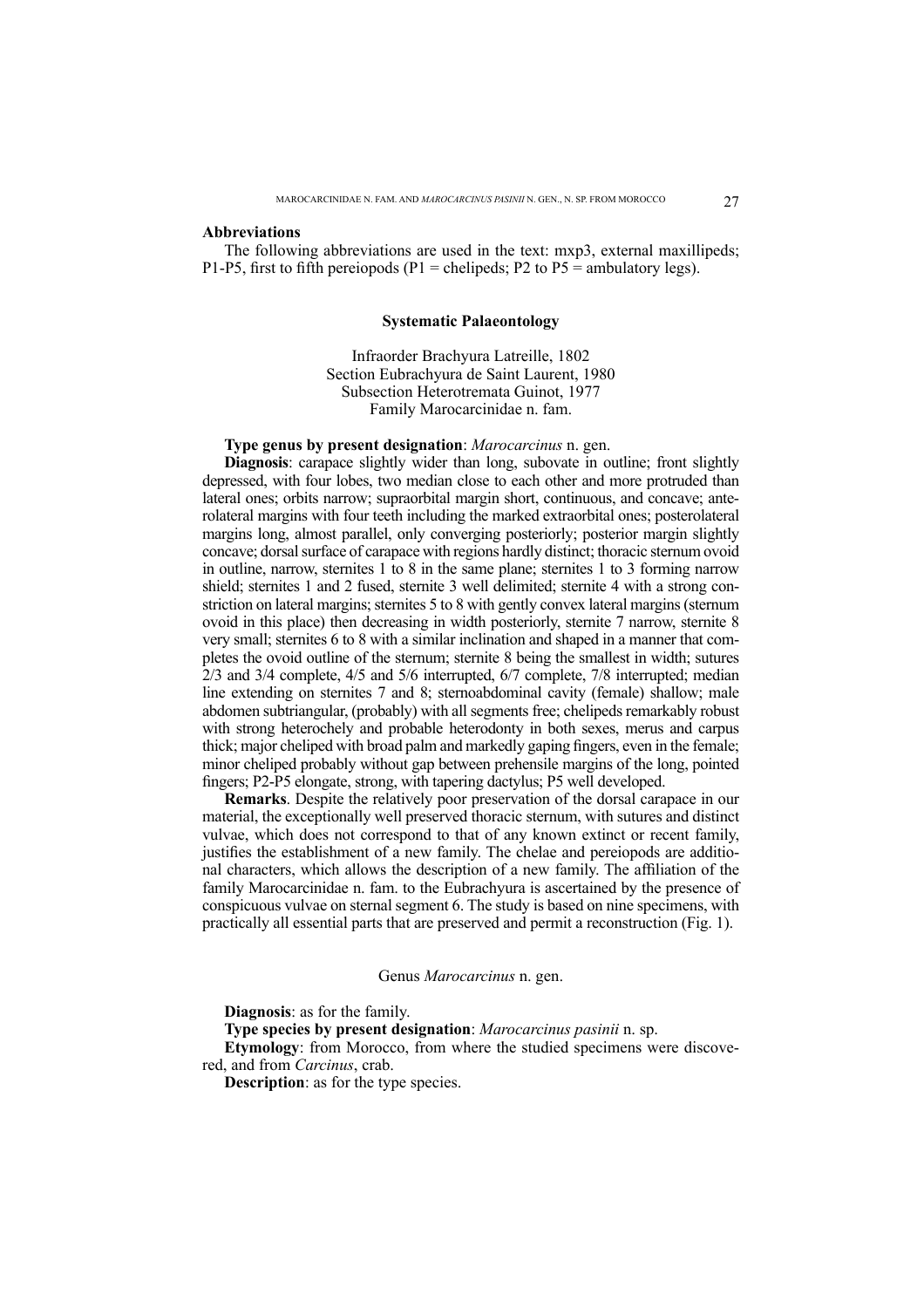*Marocarcinus pasinii* n. sp. Figs. 1-3

2007 – Bellidae [sic] n. gen., n. sp. *in* Garassino, De Angeli & Pasini; p. 45, Textfig.  $1(E, F)$ 

**Diagnosis**: as for the family.

**Etymology**: dedicated to Giovanni Pasini who has gathered the material from the new quarry.

**Holotype by present designation**: MSNM i26831 a-b (female, ventral view).

**Paratypes**: MSNM i26839 (male, ventral view), i26858 a-b (female, dorsal view), i26861 a-b (female, dorsal view).

**Other material**: i26834 a-b (indeterminate sex, ventral view), i26835 a-b (indeterminate sex, dorsal view), i26859 a-b (? male, ventral view), i26860 a-b (indeterminate sex, dorsal view).

**Geological age**: Upper Cretaceous (Cenomanian-Turonian).

**Type locality**: Gara Sbaa (Kem Kem).

**Description**: Medium-sized eubrachyuran crab, with smooth exoskeleton.

Carapace slightly wider than long, convex transversely. Fronto-orbital margin 0.4 of maximum width of carapace. Front bearing four rounded lobes, median lobes more protruding than lateral ones. Orbits small and rounded. Orbital margin continuous, strongly concave. Anterolateral margins bearing four teeth, one marked extraorbital tooth and three pointed teeth, close to each other, directed anteriorly. Posterior margin 1/3 of maximum width of carapace, weakly concave, with a thin marginal carina. Dorsal surface smooth, with weakly delimited regions. Frontal region marked by a longitudinal groove, delimiting two weak epigastric prominences. Anterior mesogastric process narrow. Protogastric regions slightly raised and well separated from hepatic regions. Cervical groove well marked only on margins. Cardiac region wide, well marked on margins by two branchiocardiac depressions. Branchial regions raised on outer margins.

Thoracic sternum ovoid, narrow, elongate in outline. All sternites 1 to 8 on the same plane, very narrow anteriorly, then widened to diminish progressively from sternites 5 to 8. Sternites 1 to 3 forming a narrow shield, intercalated between the bases of mxp3; sternites 1 and 2 fused, delimited posteriorly by the complete suture 2/3. Sternite 3 (on each side a lateral expansion on which mxp3 articulates) well delimited posteriorly by complete suture 3/4. Sternite 4 long, proximal portion constricted, distal portion (bearing large P1) widened, thus sternite 4 showing a strongly concave lateral margin; episternite 4 well developed, not limited by complete suture. Sternite 5 limited anteriorly by incomplete and approximately horizontal suture 4/5. Sternites 6 to 8 with a similar incurved shape and convex lateral border. Sternites 6 and 7 of similar size and shape, sternite 8 narrower, their arrangement in such a manner that completes the ovoid outline of the half posterior part of the sternum. Sutures 4/5 and 5/6 interrupted, separated by a relatively large space. Suture 6/7 complete. Suture 7/8 incomplete, both parts separated by large gap. Sternite 8 obliquely directed, narrower than the preceding ones, probably completely concealed by abdomen in males. Sutures 5/6 to 7/8 with about the same inclined course (but 6/7 complete). Median line extending along sternites 7 and 8.

Sternoabdominal cavity shallow, without a median depression. Male abdomen subtriangular. Female abdomen with broad segments, found not folded under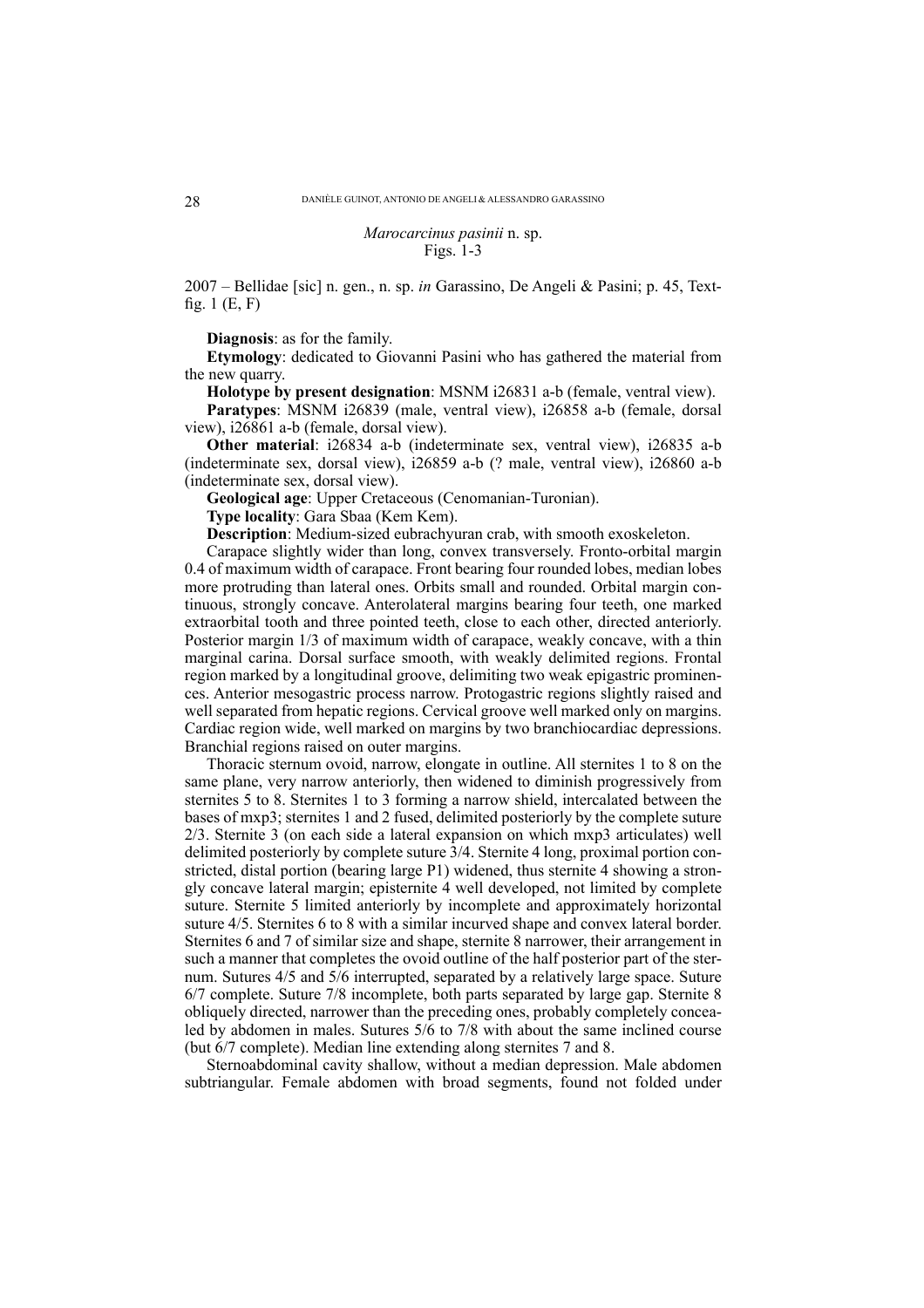cephalothorax in two specimens (MSNM i26858, i26861). Large vulvae on somite 6, close to sutures 5/6. No trace of scars of abdominal locking structures in female.

Chelipeds strong, with very large chela even in the female (heterochely); probable heterodonty. Merus elongate, curved. Carpus suboval, swollen superficially, with a weak apical spine. Propodus longer than wide, strong, swollen. Fixed and mobile fingers elongate, largely gaping (at least on major cheliped), and tapering, with teeth on occlusal margin. P2-P5 elongate and strong, with elongate and tapering dactylus.

**Remarks**. The Marocarcinidae n. fam. is close to four genera presently attributed to the family Atelecyclidae Ortmann, 1893, viz. *Peltarion* Hombron & Jacquinot, 1846 (for the authorship and date, see Holthuis, 2002), *Pteropeltarion* Dell, 1972, *Trichopeltarion* A. Milne Edwards, 1880, and *Podocatactes* Ortmann, 1893. Indeed, these four genera must be removed from the Atelecyclidae Ortmann, 1893 and deserve their own family, still unnamed and called here for convenience «*Trichopeltarion* group» (Cleva & Tavares, in preparation).

The Marocarcinidae n. fam. differs from the «*Trichopeltarion* group» as well as from *Atelecyclus* (Atelecyclidae emend.) by the suture 7/8 which is interrupted. Another distinctive character of the Marocarcinidae is the complete sutures 2/3 and 3/4.

The Atelecyclidae emend. consists only of *Atelecyclus* Leach, 1814, as type and sole genus, presently known by only two extant species, *Atelecyclus rotundatus* (Olivi, 1792) and *Atelecyclus undecimdentatus* (Herbst, 1783). The Atelecyclidae emend. is here transferred to the Cancroidea Latreille, 1802. The Cancroidea, as generally envisioned, is polyphyletic and should be restricted to Cancridae Latreille, 1803, and Atelecyclidae Ortmann, 1893, emend., both with



Fig. 1 – *Marocarcinus pasinii* n. gen., n. sp. A) carapace in dorsal view (carapace in norma dorsale); B) thoracic sternum (sterno toracico); st: sternite; v: vulva; l. m.: median line (linea mediana).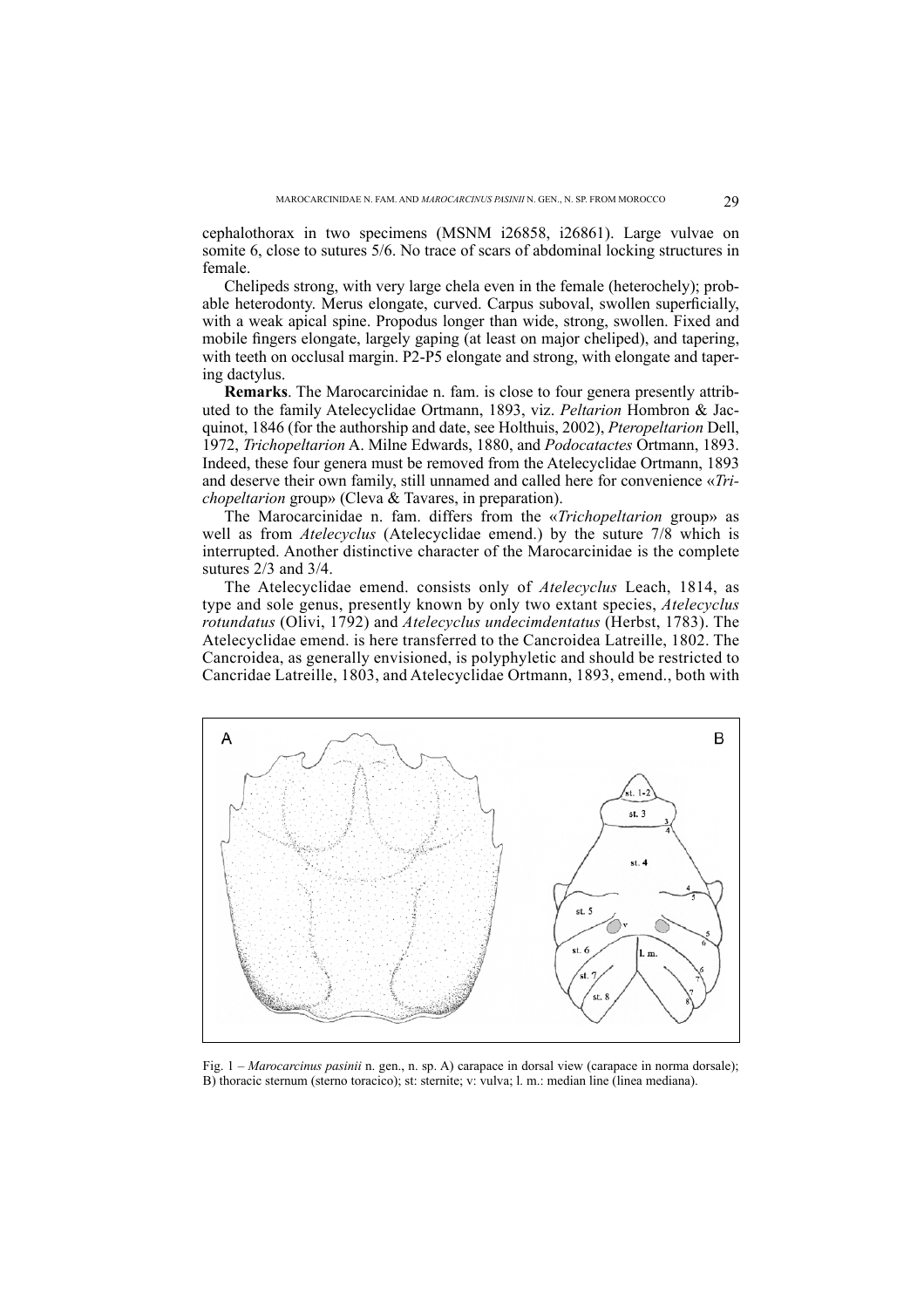fossil and extant representatives. The closeness between the Cancridae and Atelecyclidae is supported by several features. Those based upon the ventral surface morphology are as follows: the thoracic sternum is regularly metamerized, never much widened (narrow in Atelecyclidae, versus more ovoid, in particular at level of segment 4, in Cancridae); an anterior sternal part (segments 1 to 3) is distinct (forming a narrow shield in Atelecyclidae, triangular in Cancridae); the lateral margins of sternites 4 to 8 with lateral margins are parallel (Atelecyclidae) or roughly parallel (Cancridae); only a narrow portion of sternite 7 is visible dorsally on each side of male abdomen, when folded; the suture 1/2 is absent; the sutures 4/5 to 7/8 are complete, approximately horizontal and equidistant; a median line extends from distal part of sternite 4 to sternite 8; the sternoabdominal cavity, longitudinally grooved, is without flat median part; male abdominal segments 1 and 2 are positioned dorsally. Atelecyclidae and Cancridae may be distinguished by some characters, including the chelipeds (subequal in Cancridae; homochely and homodonty in Atelecyclidae), the male abdominal segments 3 to 5 (fused in Atelecyclidae, sutures still partially visible in Cancridae), and the sternal suture 2/3 (marked laterally in Atelecyclidae, absent in Cancridae).

The Marocarcinidae n. fam. and the «*Trichopeltarion* group» [(see Guinot & Bouchard, 1998, fig. 14A: *Peltarion spinulosum* (White, 1840)], which are not cancroid families, share several characters, as follows: the thoracic sternum is relatively narrow and slightly widened at level of sternites 4 (half distal part only), 5 and 6, then narrower at level of sternite 7, the sternite 8 being the smallest; sternites 1 to 3 form a narrow shield, with the marks of the sutures more or less distinct (sometimes only a decalcified linea) but never complete; the sternite 4 has strongly concave lateral margins; the sutures 4/5 and 5/6 are interrupted; the suture 6/7 is complete; the sternite 8 is narrower than preceding sternites and probably concealed by abdomen in both sexes; both P4 and P5 are close together and leave only a narrow space for first abdominal segments; a median line is present along sternites 7 and 8; a female sternoabdominal cavity has a flat median portion; the chelipeds show heterochely and probably heterodonty.

The Marocarcinidae n. fam. and the «*Trichopeltarion* group» are easily distinguished from the Atelecyclidae emend. (*Atelecyclus*) by characters, as follows: thoracic sternum ovoid and sternite 4 with concave lateral margins (sternum narrow and sternite 4 with straight margins in Atelecyclidae emend.); sutures 4/5 and 5/6 interrupted (complete in Atelecyclidae emend.); sternoabdominal cavity gently excavated, with a flat median portion, and median line present only along sternites 7 and 8 (with subvertical slopes, without flat median portion, and longitudinally grooved along sternites 4 to 8 in Atelecyclidae emend.); males strikingly heterochelous and heterodontous (homochelous and homodontous in Atelecyclidae emend.).

The Marocarcinidae n. fam., the «*Trichopeltarion* group» and the Atelecyclidae emend. (*Atelecyclus*) share a similar anterior shield of the thoracic sternum formed by segments 1 to 3, with fused somites 1 and 2. The suture 2/3 is complete in the Marocarcinidae, slightly or partially marked in the «*Trichopeltarion* group», and indistinct in the Atelecyclidae emend. The suture 3/4 is complete in the Marocarcinidae, well marked laterally, with a median interruption, in the Atelecyclidae emend., shortly marked laterally in the «*Trichopeltarion* group».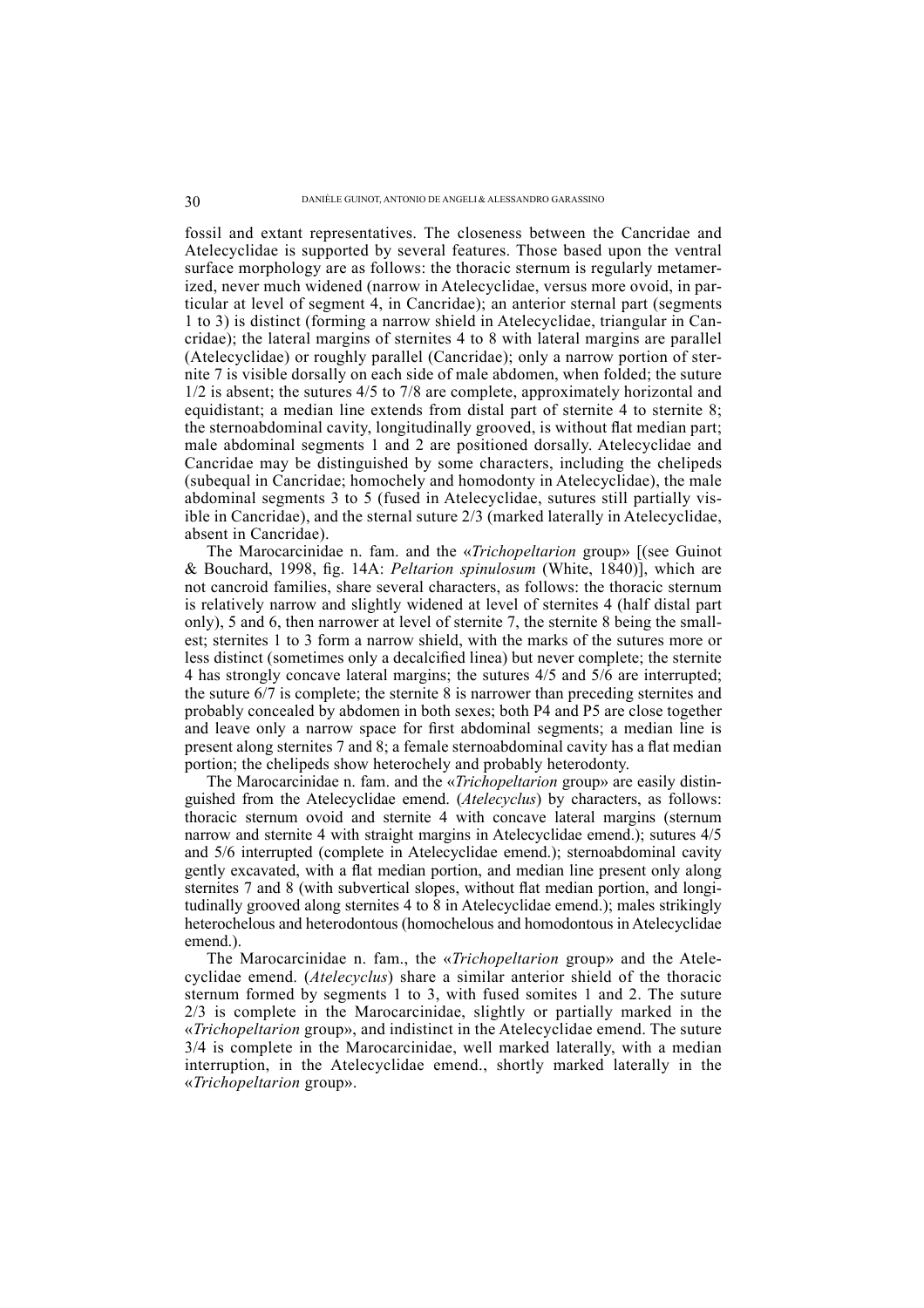A distinctive character of Marocarcinidae n. fam. is the similarly inclined course of the sternal sutures 5/6 to 7/8. That is, to our knowledge, a character relatively rare in the Eubrachyura. Such a disposition is present for example in the Calappidae De Haan, 1833 [(see Guinot, 1979, pl. 14, fig. 2 for *Calappa granulata* (Linnaeus, 1758)]. It is difficult to ascertain if in *Marocarcinus* the distance between both P4 and P5 is weak (a narrow sternoabdominal cavity at this level) and if the sternite 8 is completely concealed by male abdomen, as in the «*Trichopeltarion* group» and in *Atelecyclus*.

The pattern with incomplete sutures 4/5 and 5/6 followed by a complete suture 6/7 and by an incomplete suture 7/8 is rare in the Eubrachyura. Such a condition exists only in the extinct fossil Lithophylacidae Van Straelen, 1936, characterised by an extremely short suture 7/8 (see Guinot & Breton, 2006: 621, fig. 9B) and in the Goneplacinae MacLay, 1838, emend. (see Castro, in press). The genus *Goneplax* Leach, 1814, *sensu stricto*, viz. *Goneplax rhomboides* (Linnaeus, 1758) and the few allied species (see Guinot & Castro, 2007) shows, as *Marocarcinus*, a short suture 7/8. However, in *Goneplax* all sutures 4/5 to 7/8 are incomplete, 4/5, 5/6 and 7/8 being separated by a large gap, while the sutures 6/7 are separated by a small gap. Therefore the condition in Marocarcinidae n. fam. is quite unusual in the Brachyura.

*Marocarcinus* is characterised by marked heterochely and (probably) heterodonty in both sexes. Even the female of *M. pasiniii* (Fig. 3 A, B) shows a very large major chela, with a dilated palm and widely gaping fingers, so that it resembles that of a male. The heterochely is a rule in all the genera of the «*Trichopeltarion* group», often resulting in an enormous major cheliped in the males. However, an occurrence of handedness in adult females (i.e. the growth of one of the chelipeds, generally at right, resulting in a strong asymmetry), is unusual in the Eubrachyura. A female heterochely is encountered in the family Belliidae Dana, 1852, for example in *Acanthocyclus* Lucas, 1844 (see Guinot, 1976: 34, pl. 1, figs. 8, 9). The existence of asymmetry in female chelipeds of these crabs eliminate a role in the reproductive behaviour and evokes an implication in the food predation or, simply, as an armament. The question of the origin of asymmetry (for discussion see McLaughlin, Lemaitre & Tudge, 2004: 180) in primitive crabs as the Belliidae, Atelecyclidae, and Marocarcinidae needs further investigation.

A complete ventral part is rarely known in Cretaceous eubrachyuran crabs. On the contrary it is well preserved in our material, with apparent vulvae on sternite 6. Also all pereiopods are preserved.

The suite of diagnostic characters of the Moroccan crab makes it possible recognition of a new family. Marocarcinidae n. fam. is a typical eubrachyuran family, with all sternites 1 to 8 in the same plane; a dorsal location of first abdominal segments is probable. The primitive condition is shown by the elongate and ovoid thoracic sternum, only widened in its mid-part and narrowing posteriorly, the small anterior shield (sternites 1 to 3), the complete sutures 2/3 and 3/4, the similar oblique course of sutures 5/6 to 7/8, the shallow abdominal cavity.

An unnamed Albian crab from Montana preliminarily described by Feldmann *et al.* (2007: 28), with incomplete carapace but in which the preserved thoracic sternum is described with large orifices on somite 6 interpreted to be vulvae, represents also an eubrachyuran crab. It is, however, completely different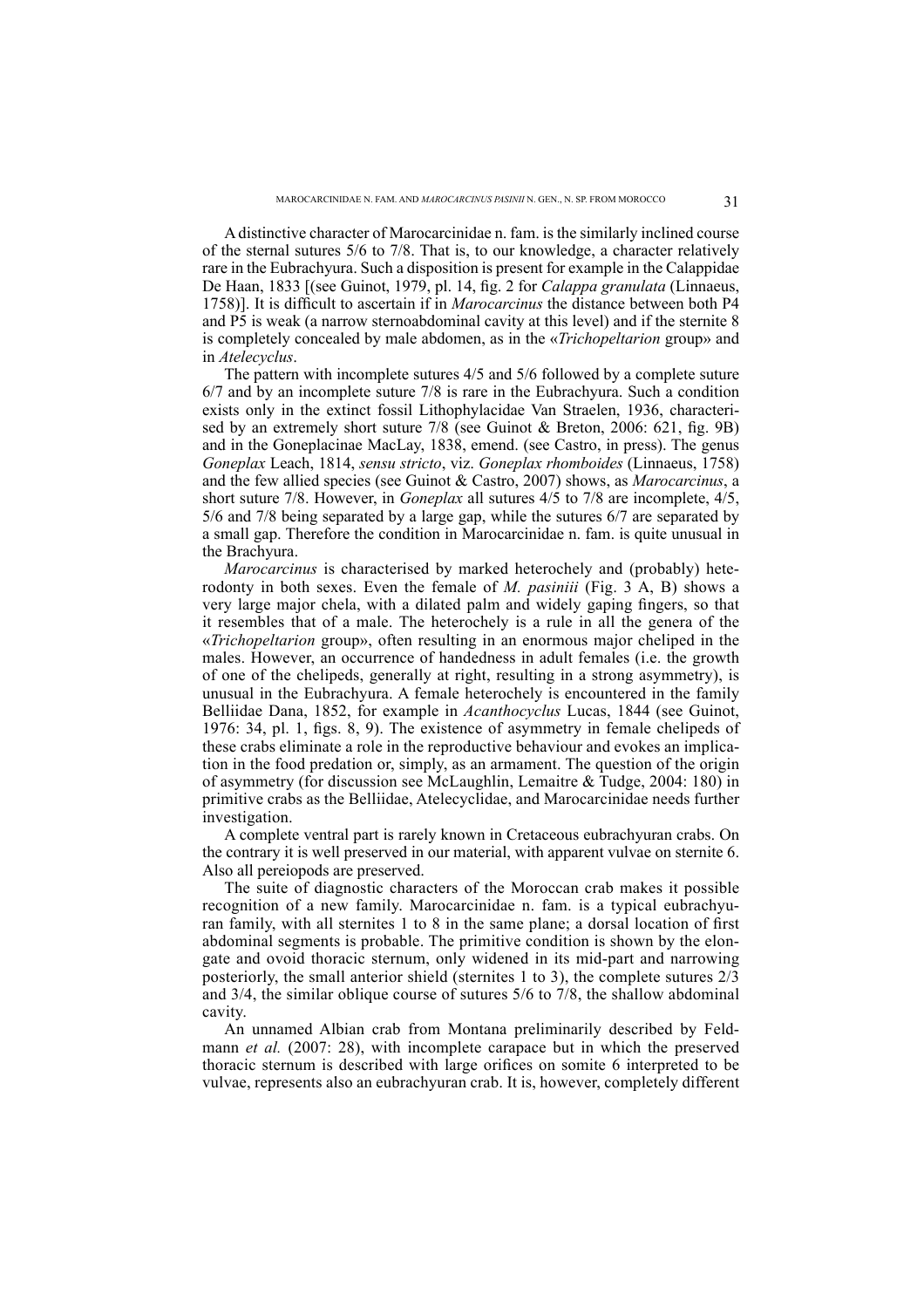because the sternites 7 and 8 are «reduced in width and length» and «rotated dorsally» so that, according to these authors, the Albian crab is supposed to have reduced P4 and smaller, dorsal P5. That is not the case of *Marocarcinus pasinii.* In the unnamed Albian crab the «sternites 4 and 5 are fused axially and sutured laterally» (see Feldmann *et al.*, 2007: 28), that means a median interruption of sternal sutures 4/5 and 5/6 (inconsistent, however, with the indication – probably through inadvertence - of complete sutures 4/5 and 5/6). Anyway, we may suppose that sternites 4, 5 and 6 are roughly similar in the Albian crab and *Marocarcinus*, and that both have also similar complete 6/7 sutures. However, the two crabs markedly differ by the suture 7/8, which is complete in the Albian crab (see Feldmann *et al.*, 2007) and incomplete in *Marocarcinus* (Fig. 2 A, B). Moreover, the preliminary description of the Albian crab does not mention presence of a median line on last sternites, and adds another distinctive character, i.e. the reduced and subdorsal/dorsal P4 and P5, P5 being the smallest. We agree with the assertion of a primitive condition of the Albian crab with respect to the elongate, narrow triangular anterior sternum (sternites 1 to 3) and to the reduced and subdorsal/dorsal last pereiopods (if the hypothesis that reduced and dorsal last pereiopods really represent a plesiomorph condition), that limits the choice of the extant and fossil eubrachyuran families to which it may be assigned. The interruption of sutures 4/5 and 5/6 of the Albian crab indicates a more advanced state than that found in *Thia* Leach, 1815, *Nautilocorystes* H. Milne Edwards, 1837, *Kraussia* Dana, 1852, or *Corystes* Bosc, 1802, and *Gomeza* Gray, 1831 (see Guinot, 1979: figs. 20A, 20B, 22A, pl. 9, fig. 1; Guinot & Bouchard, 1998: fi gs. 12 A, B, D). The Jurassic *Hebertides* Guinot, De Angeli & Garassino, 2007 (see Guinot *et al.*, 2007a; 2007b), assigned to the Corystidae Samouelle, 1819, is supposed to have, as *Corystes* to which *Hebertides* is very close, a thoracic sternum regularly metamerised and crossed by complete sutures in most part. *Hebertides* is the most primitive crab presently known in the radiation of the Eubrachyura and represents a successful evolutionary event since the family Corystidae is always extant. It provides evidence that the Eubrachyura may have appeared much earlier than previously thought.

As the Corystidae, the Marocarcinidae n. fam. belongs to a primitive stock of heterotreme crabs, with «normal» P4 and P5, and a narrow thoracic sternum. In the Corystidae, however, the thoracic sternum is even narrower than in the Marocarcinidae n. fam. and the sutures 4/5 to 7/8 are complete, horizontal, and equidistant.

A small size characterizes the unique representative of the family presently known, *Marocarcinus pasinii,* in which the mature female, with developed vulvae and large chela, has only 16.4 mm carapace length.

### **Acknowledgements**

We wish to thank A. A. Aaronson for the useful help and the report of the new fossiliferous locality during the field trip in 2006, H. Karasawa, Mizunami Fossil Museum, Japan, for careful review and criticism; M. Tavares, Museo de Zoologia, Universidade de São Paulo, Brazil, and R. Cleva, Départment Milieux et Peuplements aquatiques, Muséum national d'Histoire naturelle, Paris, for fruitful discussions; D. Affer, Museo di Storia Naturale di Milano, for the careful preparation of the studied specimens.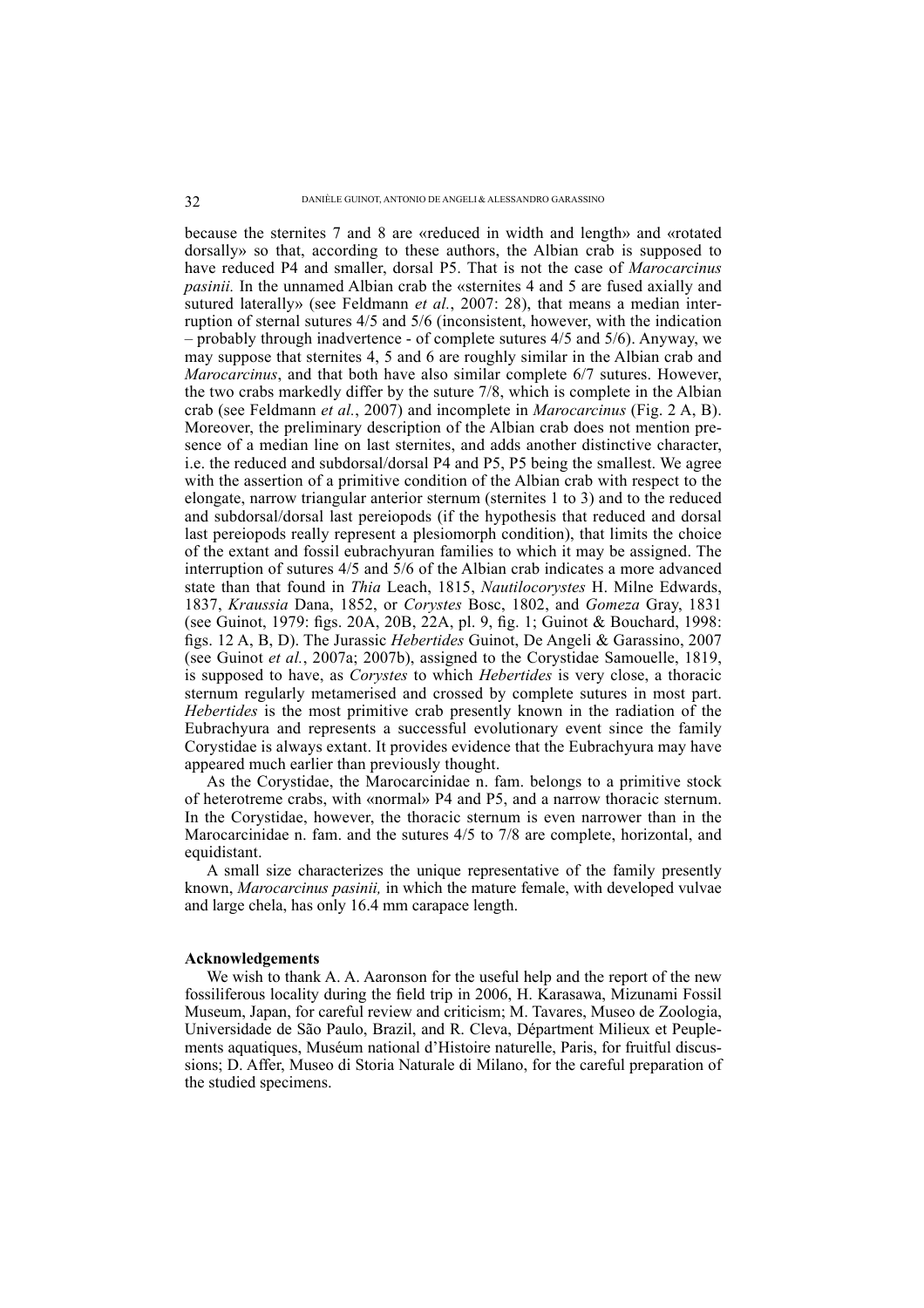

Fig. 2 – *Marocarcinus pasinii* n. gen., n. sp., holotype (olotipo), MSNM i26831. A) part (impronta)  $(x 4)$ . B) counter-part (controimpronta)  $(x 4)$ .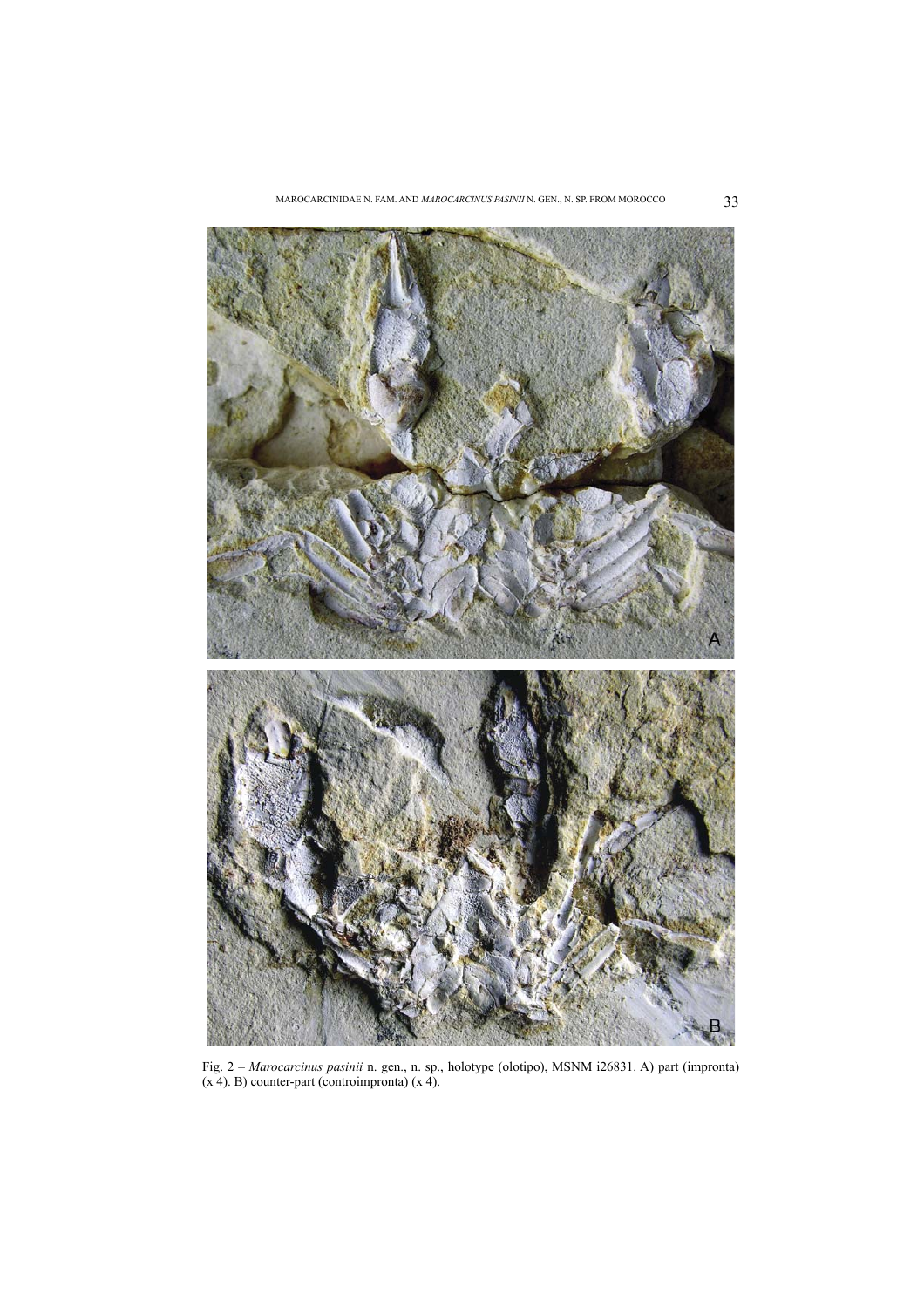

Fig. 3 – *Marocarcinus pasinii* n. gen., n. sp. A) MSNM i26858, female (femmina) (x 2.5). B) MSNM i26861, female (femmina) (x 2.5). C) MSNM i26839, male (maschio) (x 2.5).

## **References**

- Castro P., in press A reappraisal of the family Goneplacidae MacLeay, 1838 (Crustacea, Decapoda, Brachyura) and revision of the subfamily Goneplacinae, with the description of ten new genera and eighteen new species. *Zoosystema*, Paris.
- Feldmann R. M., Green R. & Schweitzer C. E., 2007 An unusual Albian (Early Cretaceous) crab from Montana: the earliest eubrachyuran? 3<sup>rd</sup> Symposium on Mesozoic and Cenozoic Decapod Crustaceans – Museo di Storia Naturale di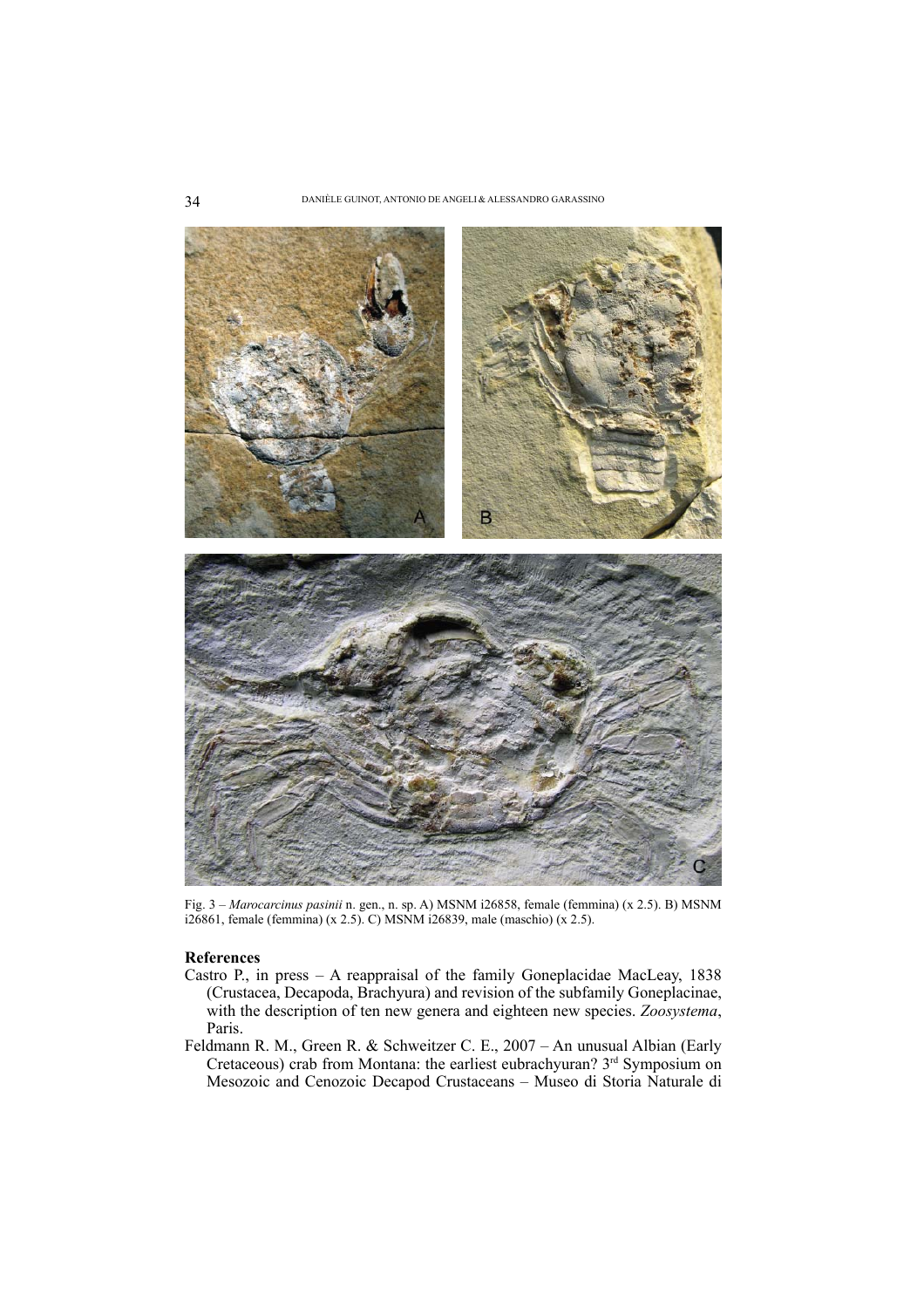Milano, May 23-25, 2007. *Memorie della Società italiana di Scienze naturali e del Museo civico di Storia naturale di Milano*, Milano, 35 (2): 28-29.

- Garassino A., De Angeli A. & Pasini G., 2007 New decapod assemblage from the Upper Cretaceous (Cenomanian-Turonian) of Gara Sbaa, southeastern Morocco. 3<sup>rd</sup> Symposium on Mesozoic and Cenozoic Decapod Crustaceans. Museo di Storia Naturale di Milano, May 23-25, 2007. *Memorie della Società italiana di Scienze naturali e del Museo civico di Storia naturale di Milano*, Milano, 35 (2): 45-47.
- Garassino A., De Angeli A. & Pasini G., 2008 New decapod assemblage from the Upper Cretaceous (Cenomanian-Turonian) of Gara Sbaa, southeastern Morocco. *Atti della Società italiana di Scienze naturali e del Museo civico di Storia naturale in Milano*, Milano, 149 (1): 37-67.
- Guinot D., 1976 Constitution de quelques groupes naturels chez les Crustacés Décapodes Brachyoures. I. La superfamille des Bellioidea et trois sousfamilles de Xanthidae (Polydectinae Dana, Trichiinae de Haan, Actaeinae Alcock). *Mémoires du Muséum national d'Histoire naturelle* (A) Zool., Paris, 97: 1-308.
- Guinot D., 1979 Données nouvelles sur la morphologie, la phylogenèse et la taxonomie des Crustacés Décapodes Brachyoures. *Mémoires du Muséum national d'Histoire naturelle* (A) Zool., Paris, 112: 1-354.
- Guinot D. & Bouchard J.-M., 1998 Evolution of the abdominal holding systems of brachyuran crabs (Crustacea, Decapoda, Brachyura). *Zoosystema*, Paris, 20 (4): 613-694.
- Guinot D. & Breton G., 2006 *Lithophylax trigeri* A. Milne-Edwards & Brocchi, 1879 from the French Cretaceous (Cenomanian) and placement of the family Lithophylacidae Van Straelen, 1936 (Crustacea, Decapoda, Brachyura). *Geodiversitas*, 28 (4): 591-633.
- Guinot D. & Castro P., 2007 A new species of *Goneplax* Leach, 1814 (Crustacea, Decapoda, Brachyura, Goneplacidae) from the south Atlantic and the western limits of the Indo-West Pacific region, long confused with *G. rhomboides* (Linnaeus, 1758). *Zootaxa*, Paris, 1577: 17-31.
- Guinot D., De Angeli A. & Garassino A. 2007a Discovery of the oldest eubrachyuran crab from the Middle Jurassic (Bathonian) of Normandy (France). 3rd Symposium on Mesozoic and Cenozoic Decapod Crustaceans – Museo di Storia Naturale di Milano, May 23-25, 2007. *Memorie della Società italiana di Scienze naturali e del Museo civico di Storia naturale di Milano*, Milano, 35  $(2)$ : 53-55.
- Guinot D., De Angeli A. & Garassino A., 2007b *Hebertides jurassica* n. gen., n. sp. (Crustacea, Decapoda, Brachyura) from the Middle Jurassic (Bathonian) of Normandy. *Atti della Società italiana di Scienze naturali e del Museo civico di Storia naturale in Milano*, Milano, 148 (2): 241-260.
- Holthuis L. B., 2002 A few notes on the authors and dates of the names of Crustacea collected by the "Voyage au Pôle Sud et dans l'Océanie sur les Corvettes l'Astrolabe et la Zélée". *Crustaceana*, Leiden, 75 (3-4): 413- 422.
- McLaughlin P. A., Lemaitre R. & Tudge C. C., 2004 Carcinization in the Anomura - fact or fiction? II. Evidence from larval, megalopal and early juvenile morphology*. Smithsonian Contributions to Zoology*, Washington, 73 (3): 165-205.